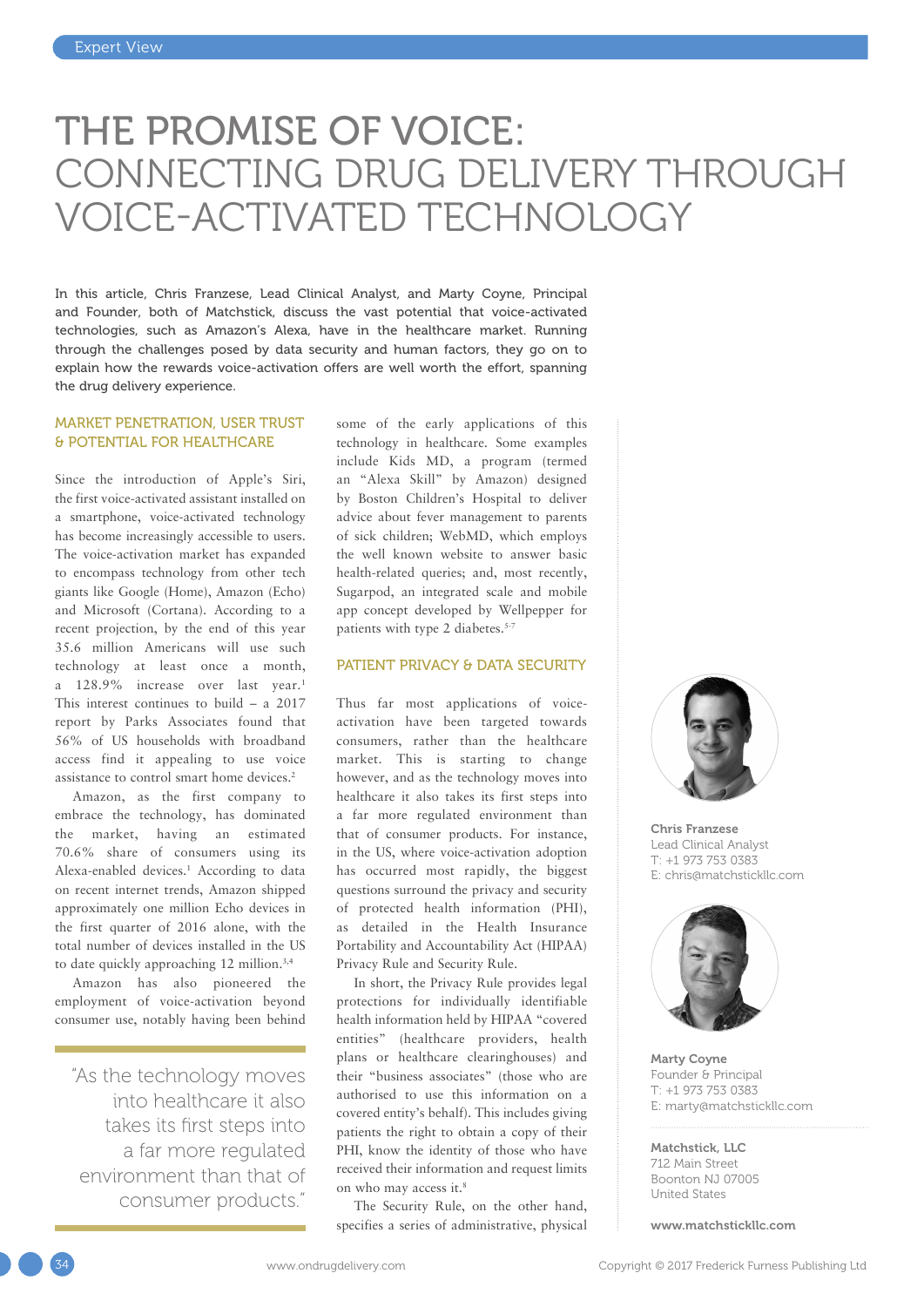"In practice, patients may misname, mispronounce or use a number of different terms to describe their drug delivery devices, treatments or laboratory measures. Failure to test for these nuances during human factors studies and anticipate these events during actual use could pose significant risk to patients where voiceactivated technology is involved."

and technical "safeguards" that covered entities and their business associates must implement to prevent unauthorised or inappropriate access, use or disclosure of electronic PHI. This involves assuring clear policies and procedures are in place, risk management is conducted and data is appropriately encrypted both at rest and during transmission.<sup>8</sup>

Whilst many components of Amazon's ecosystem are currently HIPAA-compliant, Alexa is not. This fact has shaped, and effectively limited, the capabilities of currently marketed healthcare Alexa Skills. Firstly, because HIPAA regulations strictly apply to covered entities, Amazon's voiceactivation cannot yet be employed in clinical settings where patient information is collected and used (e.g. via integration with electronic medical records). Secondly, without access to a patient's full clinical picture (e.g. medical history, medications, laboratory values), Alexa cannot act on the information it receives to deliver true medical interventions. Instead, it is currently limited to activities like patient self-monitoring and simple data retrieval. For example, Alexa may be able to tell a diabetic patient what their last blood glucose reading was and how many carbohydrates their lunch contains, but it cannot instruct them on how many units of insulin they should take to accommodate their meal, given other factors like insulin sensitivity, concomitant anti-diabetic drugs or recent exercise.

With the recent shift in drug delivery towards patient self-medication, the limitations on voice-activated technology seem likely to change. A 2016 report to Congress serves as an early indicator, where the US Department of Health and Human Services highlighted significant gaps that exist in current legislation with regard to digital health.9 Still, there are more than technological and policy barriers that must be overcome to ensure voiceactivation is ready to realise its healthcare potential.

# UNIQUE HUMAN FACTORS OBSTACLES

If voice-activation is to be used alongside, or in conjunction with, medical devices in a clinical setting, it must

receive rigorous scrutiny from a human factors perspective. As with medical devices, voice-activated technology must account for specifics of the intended user and use environment to ensure safe and effective use. Unlike most medical devices, where the user interfaces with the device in a primarily tactile and visual manner, voice-activation is an inherently intangible interaction and singular mode of feedback, therefore presenting distinct usability challenges. Some of these challenges were highlighted in a recent analysis of Amazon Alexa user reviews.10

# **User Specific Human Factors**

In traditional medical device human factors studies, user specific requirements typically take into account variables like physical dexterity, cognitive abilities/ limitations, literacy/language skills and mental/emotional state, all of which may be influenced by an individual patient's disease or comorbidities. Where voice is concerned, these considerations could manifest as differences in pronunciation (including accent), volume or word choice, all of which are factors that may be specific to, or influenced by, an individual's disease.

In practice, patients may misname, mispronounce or use a number of different terms to describe their drug delivery device ("injector", "pen", "needle", "shot"), treatments ("metformin", "medformin", "met") or laboratory measures ("blood glucose", "BG", "sugars"). Failure to test for these nuances during human factors studies and anticipate these events during actual use could pose significant risk to patients where voice-activated technology is involved, especially if easily mistaken terminology is involved – such as look-alike and sound-alike medications.<sup>11</sup>

To reduce the potential for errors, human factors research must not only allow for synonyms, but also consider the importance of interpreting what is said in the appropriate context, which will require significant clinical knowledge and input during testing. For example, the drug Celebrex, an oral anti-inflammatory agent, should never be confused with Cerebyx, an intravenous anti-epileptic, if a patient is asking for help managing their osteoarthritis. Similarly, Lantus, a long-acting basal insulin typically taken once daily, should never be recommended in lieu of a rapid-acting insulin to a patient asking how many units they should take to cover their mealtime carbohydrates.

#### **Use Environment Specific Human Factors**

Use environment specific human factors considerations are complicated by the voice interface as well. Location and distance relative to the voice-activated device must be taken into account. If the device resides in the kitchen for instance, medications must be taken in close proximity for voice-activation to be maximally utilised. The most significant use environment challenge for voice-activation involves managing unauthorised interactions, either inadvertent or intentional, in different settings. As mentioned previously, accidental disclosure of PHI is not of particular concern when it comes to self-medication in home use environments. In this setting, human factors considerations may be more focused on eliminating accidental input of information from unintended sources, such as a television advertisement or casual conversation. On the other hand, the potential for breach of PHI must be taken very seriously if the intended use environment is a busy clinical setting, where several patients are being treated in close proximity (e.g. doctor's offices, hospitals, assisted living facilities or long term care settings).

# POTENTIAL TO IMPROVE THE DRUG DELIVERY EXPERIENCE

Although the voice interface creates specific human factors challenges, it also holds tremendous promise to enhance the user experience. More than any other interface, voice facilitates a more natural, human, intuitive and instinctive interaction with technology. Preliminary research has shown that voice-activation is already being used to both improve the healthcare experience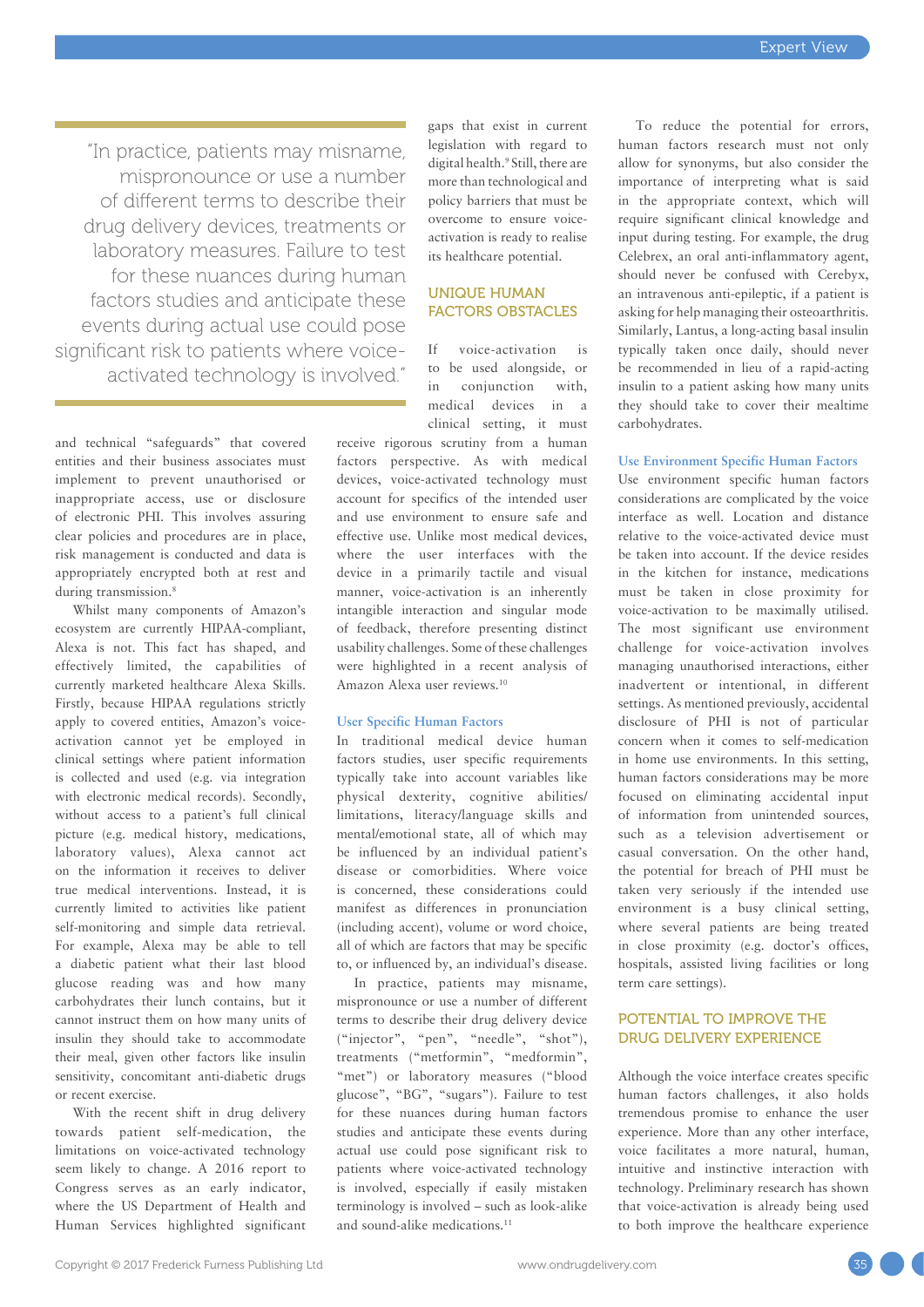| Scenario                    | Goal                                                                                  | Patient/Caregiver<br>Interaction                                                                     | <b>Example Voice-Activated</b><br><b>Technology Response</b>                                                                                                                                                                                                                                                                            |
|-----------------------------|---------------------------------------------------------------------------------------|------------------------------------------------------------------------------------------------------|-----------------------------------------------------------------------------------------------------------------------------------------------------------------------------------------------------------------------------------------------------------------------------------------------------------------------------------------|
| Onboarding and training     | Increase confidence and<br>"walk through" use steps                                   | "Alexa, what do<br>I do next?"                                                                       | "Okay, now that you have the injector pressed<br>against your skin, it's time to inject. Whenever<br>you're ready, press the green button on top with<br>your thumb - you might feel a quick pinch when<br>the needle goes inGood job, the medication<br>is being injected now. Keep holding, and<br>I'll let you know when it's done." |
| <b>Medication reminders</b> | Manage medications<br>inclusive of entire therapy<br>regimen and routine              | "Alexa, I just took"<br>my metoprolol.<br>When is my next dose?"                                     | "Great, I'll log that. Your next metoprolol<br>dose is at 7 pm - I'll remind you when you<br>get home from your staff meeting today.<br>Also, don't forget today's a Humira day too.<br>What time do you want to do that?"                                                                                                              |
| Symptom management          | Capture and deliver<br>ancillary information<br>related to diseases<br>and treatments | "Alexa, my peak flow is<br>60% after being outside<br>all day. Can you add<br>ragweed as a trigger?" | "Sure, I added it with today's date and<br>your peak flow reading. Do you need me<br>to read through your asthma action plan?"                                                                                                                                                                                                          |
| Caregiver engagement        | Monitor patients and<br>their self-care                                               | "Alexa, did Dad take<br>his Sinemet today?"                                                          | "He took Sinemet at 8am but is one hour late for<br>his second dose. Would you like me to remind him?<br>I'll get back to you when he takes it."                                                                                                                                                                                        |
| Patient support             | Incorporate<br>conversational and<br>motivational elements                            | "Alexa, why am I even<br>taking this lisinopril? It<br>does nothing for me."                         | "You may not feel your lisinopril working,<br>but it's still important to take it. It keeps<br>your heart and kidneys healthy."                                                                                                                                                                                                         |

Table 1: Hypothetical voice-activation and patient/caregiver interactions.

and build trust with patients and that, moreover, voice offers unprecedented device accessibility to those with physical or neurological disabilities.10 These benefits are of particular note when it comes to drug delivery, where patients are faced with increasingly complex medication regimens and unfamiliar delivery devices. Table 1 summarises examples of interactions that could be possible as technical and voice recognition capabilities improve.

#### **Onboarding and Training**

Therapy initiation often tends to provoke anxiety due to the unfamiliarity and uncertainty associated with starting a new therapy, especially if that medication requires a delivery device (e.g. an autoinjector, on-body injector, nebuliser or inhaler). Even with oral medications, the prescribed regimens can be complex and involve different medications taken at different times.

Voice-activated technologies show great potential to improve the process of initiation. Rather than the patient relying on written instructions for use, voice-activation could be employed to walk patients through the injection process from start to finish. With the advent of connected drug delivery devices, voice-activation could also be programmed to acknowledge specific steps, such as needle guard removal, skin contact, injection initiation and end-of-dose. Several studies have demonstrated the benefit of such multisensory interaction (i.e. the combination of visual, audio and tactile stimuli) on improving learning capacity.<sup>12,13</sup> Other studies have correlated more intensive device education and training with reduced rates of use errors.14,15

#### **Medication Reminders**

Non-adherence to medication is a well known and perennial problem across multiple disease states and medication regimens. A myriad of technologies, including hundreds of mobile applications, currently exist to help patients remember to take their medications consistently. Although forgetfulness is only one of many contributors to non-adherence, voice-activation has clear potential to help facilitate medication tracking and reminders in a way that is more patientfriendly, encompasses all of that patient's medications (i.e. polypharmacy) and is more compatible with their daily routine.

# **Symptom Management**

Patients with some chronic diseases (e.g. psoriasis, asthma, COPD, migraine, heart failure, cystic fibrosis, lupus) often experience symptomatic periods or disease exacerbations that may be associated with specific triggers or have defined management strategies. These patients may find it useful to capture trigger information and be reminded of how they've alleviated symptoms in the past. Those who experience side effects due to one or more of their medications may benefit from a similar practice. Voice-activated technology has the potential to deliver this information whenever patients need it.

#### **Caregiver Engagement**

Caregivers play a significant role in helping patients manage their disease, particularly if the condition is debilitating or complex. Unfortunately, caregivers often carry the full burden of a patient's condition, which may negatively impact their own lives. Voiceactivation could play an important role as an intermediary between caregivers and their patients, potentially lessening the load. An ongoing study is currently exploring whether voice-activation could reduce the demands on caregivers for patient with learning disabilities.16

#### **Patient Support**

Perhaps the most impactful aspect of the voice interface is its unique ability to provide a feeling of personal interaction with users. In the aforementioned analysis of Amazon Echo reviews, a large percentage of users